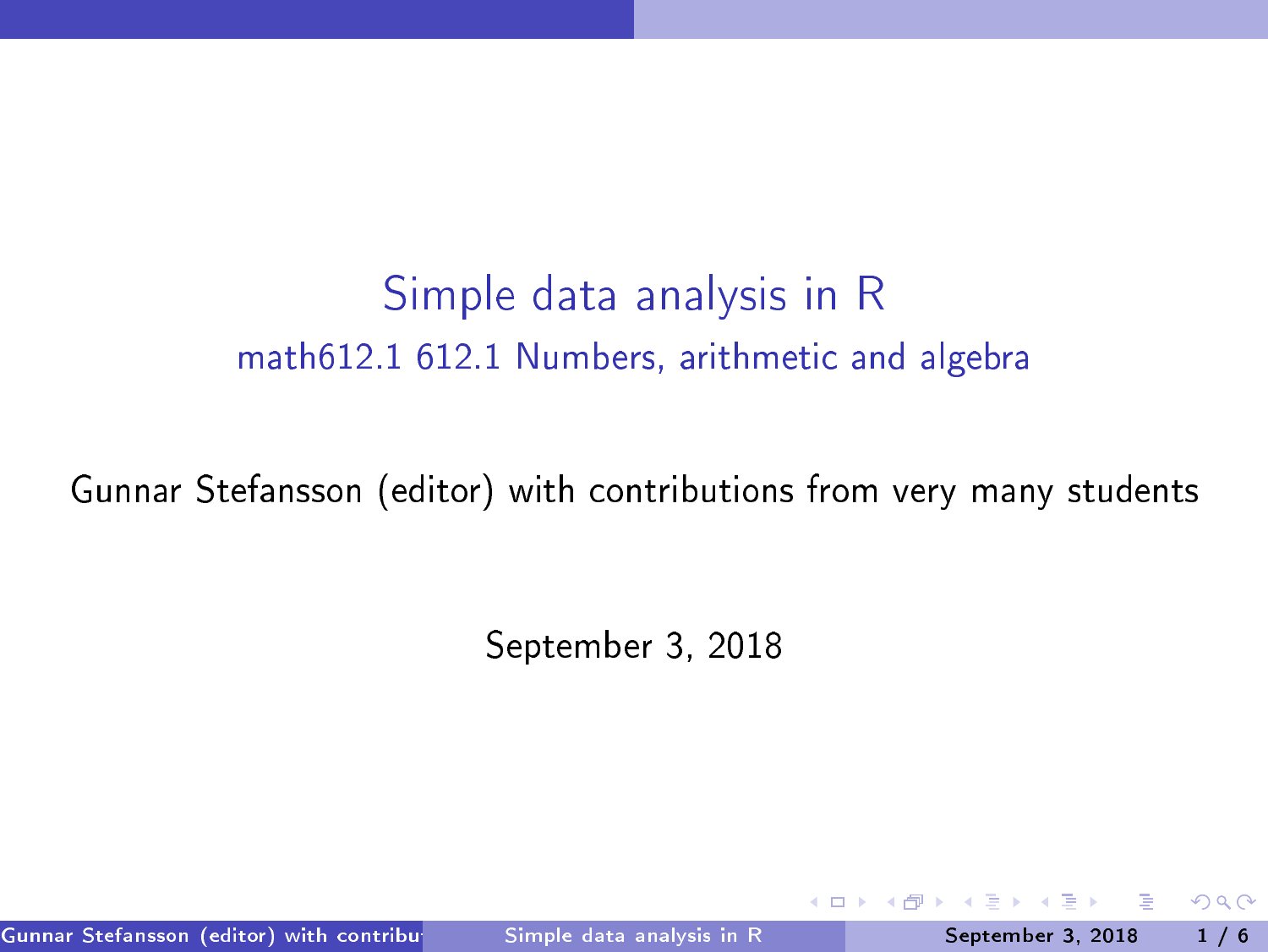## Entering data; dataframes

Several methods exist to enter data into R:

- $\bullet$  Enter directly:  $x \leq c$ ( $\tau$ , $\circ$ , $\circ$ , $\tau$ , $\circ$ )
- $\bullet$  read in a single vector:  $\lambda \leq$  searly memanic  $\mu$
- <span id="page-1-0"></span> $\sim$  Use:  $\lambda$  (cad.table("life address")

Example: Three methods to enter data into R.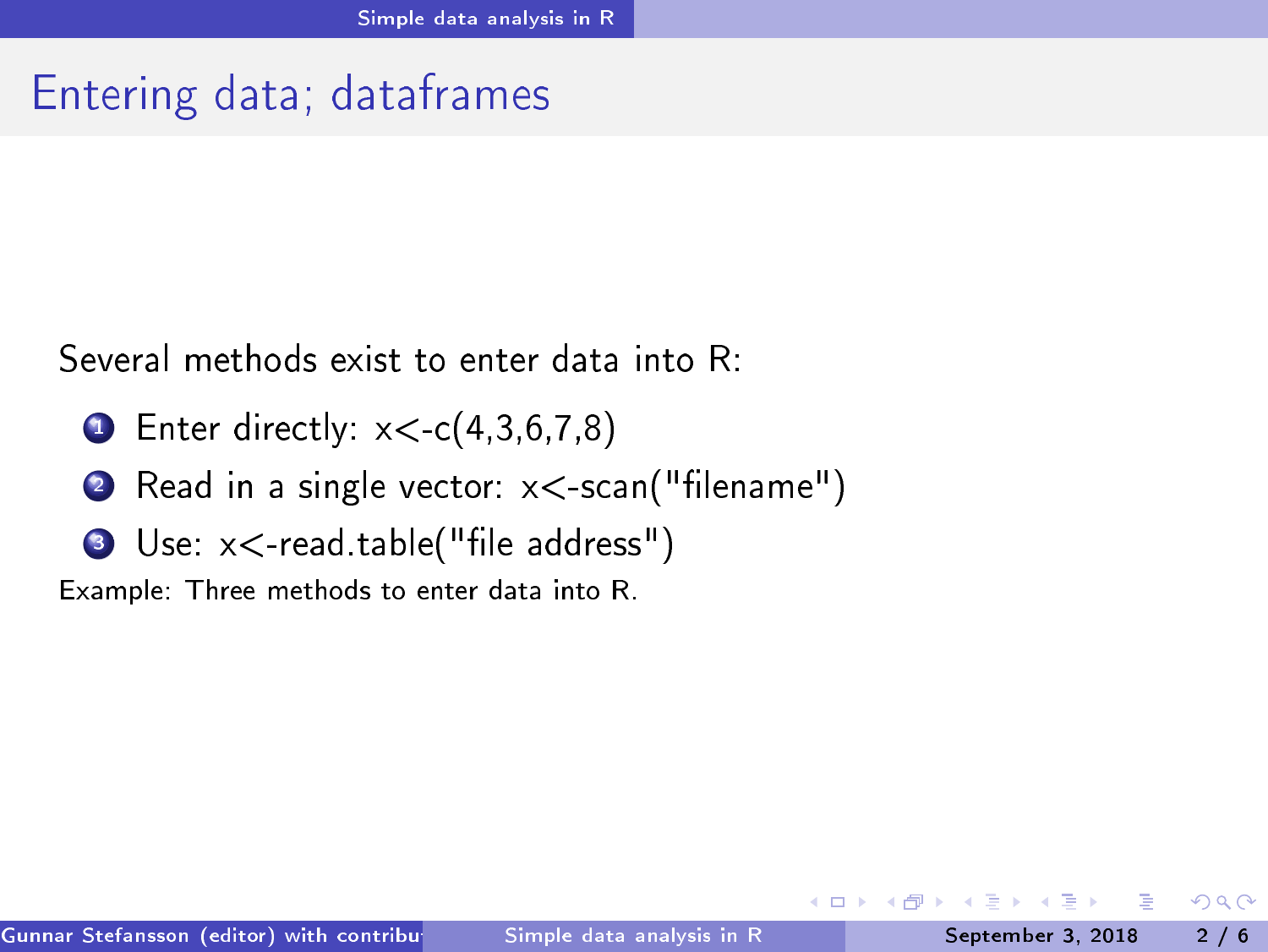#### **Histograms**

A histogram is a graphical display of tabulated frequencies, shown as bars. In R use the command: hist()



<span id="page-2-0"></span>4 D F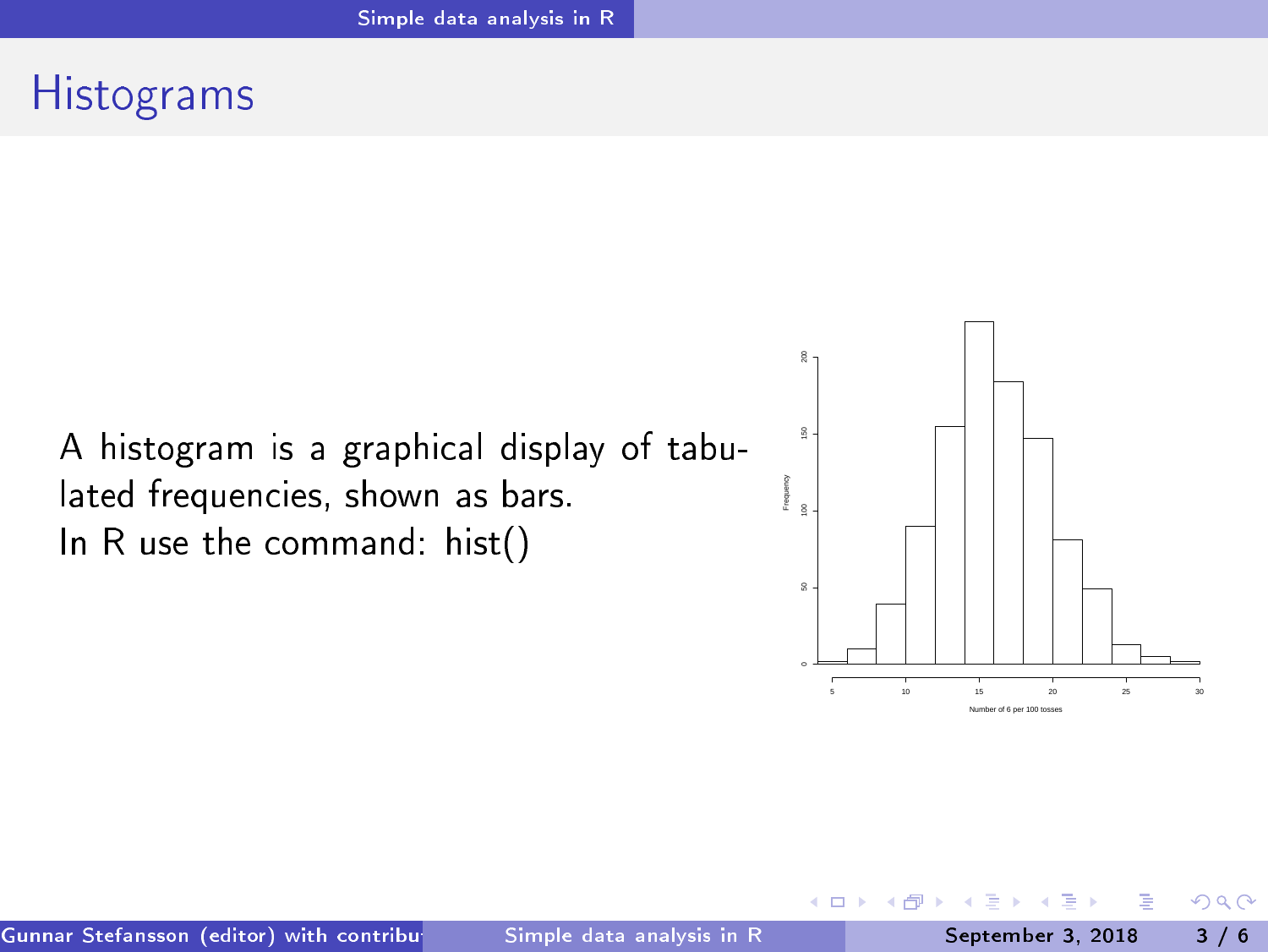#### **Bar Charts**

The bars in a bar chart usually correspond to frequencies in categories and are therefore kept apart.



<span id="page-3-0"></span>4 D F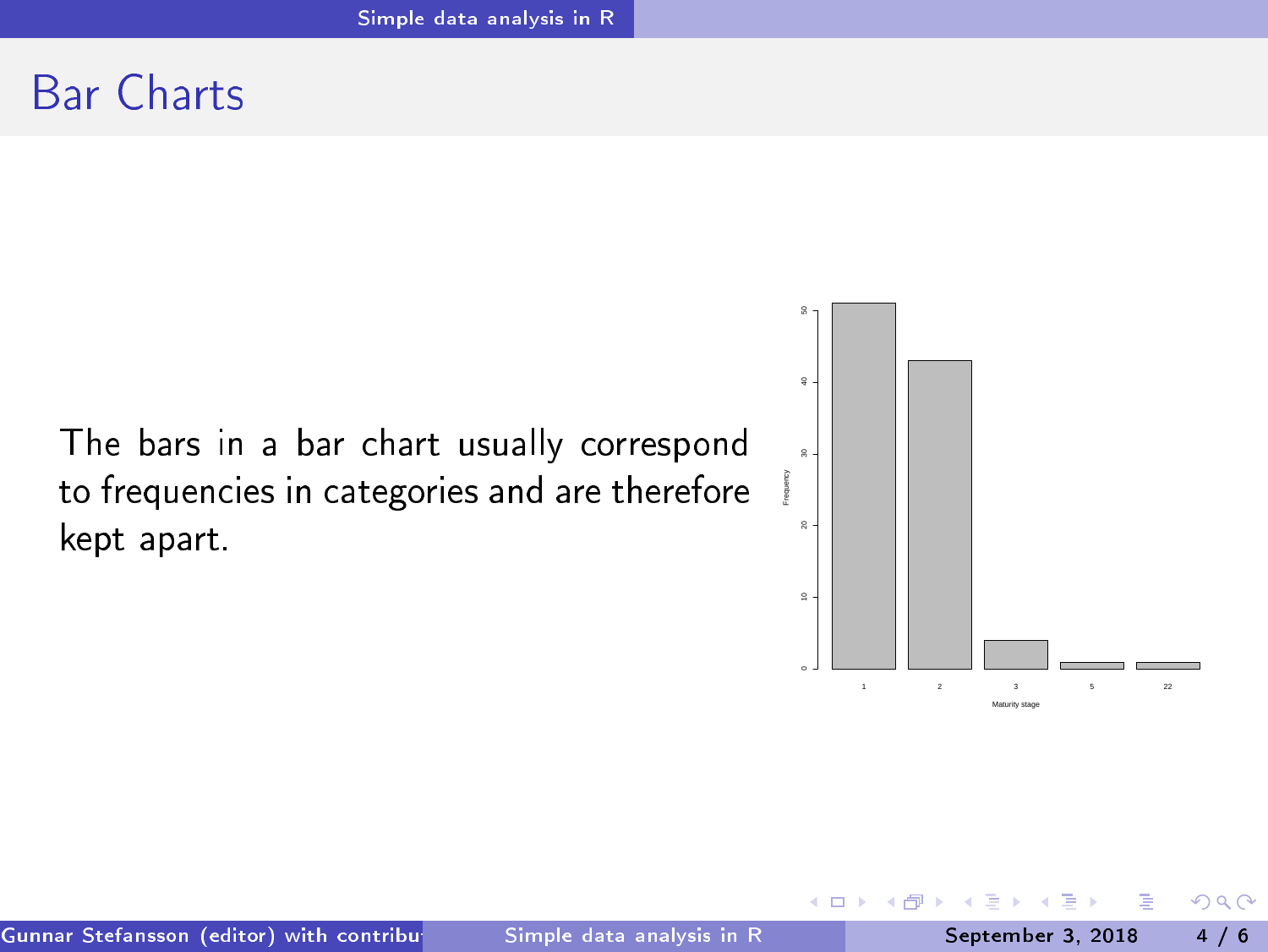### Mean, standard error, standard deviations

不自下

∢●

э

÷

<span id="page-4-0"></span> $298$